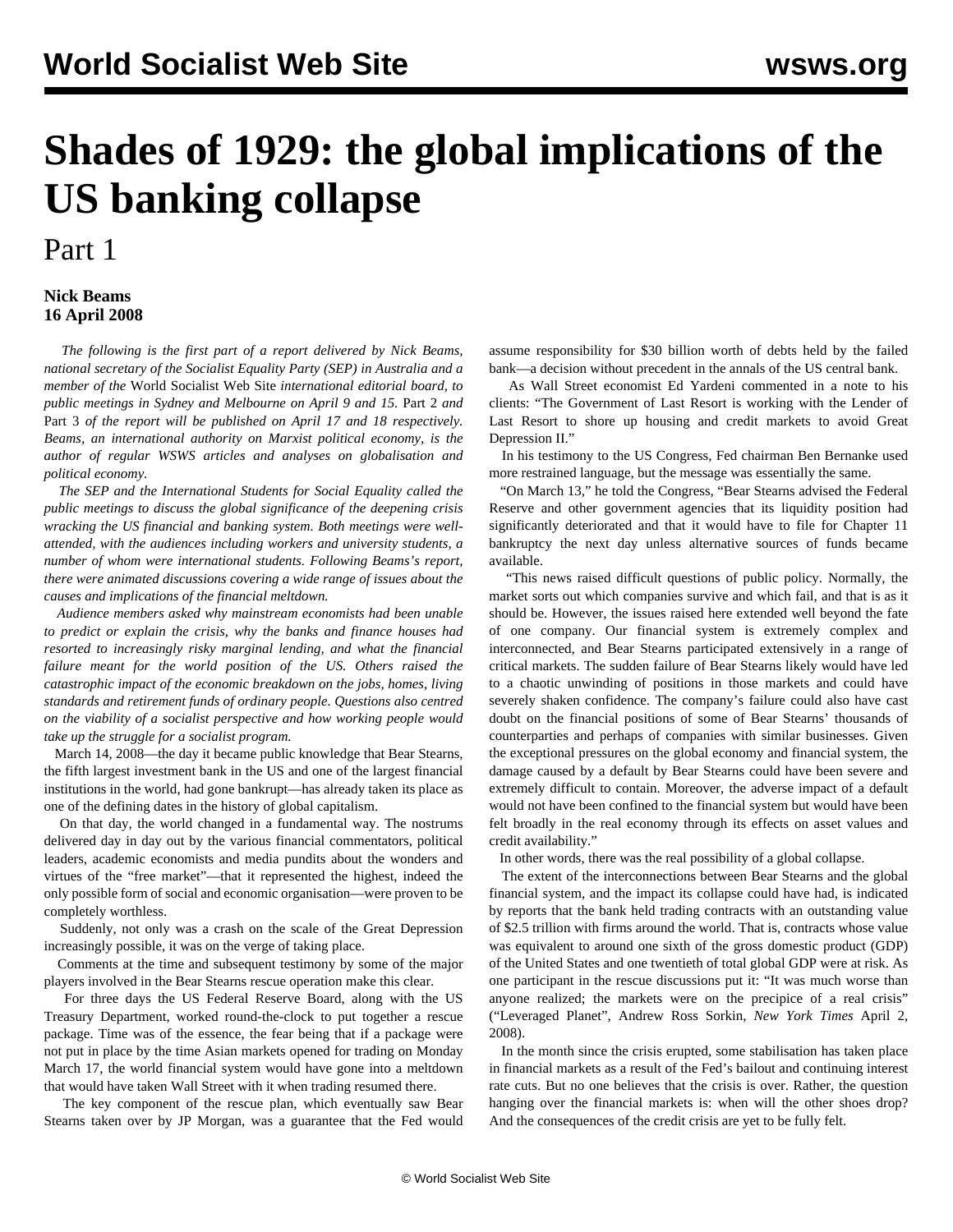In its *Global Financial Stability Report* issued on April 9, International Monetary Fund estimated that total losses in the US would be almost \$1 trillion, a sum equivalent to about 7 percent of GDP.

 The report warned that "macro economic feedback effects" were of growing concern as financial uncertainty was likely to "weigh heavily on household borrowing, business investment, and asset prices, in turn feeding back onto employment, output growth and balance sheets."

 These recessionary trends are already apparent. A report on April 4 revealed that the US economy shed 80,000 jobs in March, the third straight month that job numbers have been down, something that has not happened for five years. The unemployment rate went from 4.8 percent to 5.1 percent as job cuts were reported across a range of industries. In the crucial construction sector, some 51,000 building workers lost their jobs, bringing the total for the past 12 months to 350,000. Manufacturing industries have been losing jobs for the past 21 months.

 The Economic Policy Institute pointed out that for "the fifth month in a row, fewer than half of industries have added jobs, demonstrating the pervasive nature of job loss." It also noted that this was the first time on record that median family income had not recovered the ground lost in the last recession.

## **Growing perplexity**

 Among the more perceptive writers in the financial press there is recognition of some of the longer-term historical implications of this crisis. The chief economics writer for the *Financial Times*, Martin Wolf, began his remarks to a recent meeting as follows:

 "For three decades now we have been promoting the joys of a liberalised financial system and what has it brought us? 'One massive financial crisis after the other' is the answer. This is not to say that liberalised finance brings no benefits. It has certainly made a substantial number of people extraordinarily rich."

 He noted that since the late 1970s there had been no fewer than 117 systemic banking crises in 93 countries, half the world, and in 27 of these the fiscal cost of the bailout was 10 per cent of GDP and sometimes more. But the crisis of 2007-2008, he continued, was "far and away the most significant of all the crises of the last three decades."

 "What makes this crisis so significant? It tests the most evolved financial system we have. It emanates from the core of the world's most advanced financial system and from transactions entered into by the most sophisticated financial institutions, which use the cleverest tools of securitisation and rely on the most sophisticated risk management. Even so, the financial system blew up: both the commercial paper and interbank markets froze for months; the securitised paper turned out to be radioactive and the ratings proffered by ratings agencies to be fantasy; central banks had to pump in vast quantities of liquidity; and the panicstricken Federal Reserve was forced to make unprecedented cuts in interest rates."

 What will be the eventual consequences? According to Nouriel Roubini of New York University's Stern School of Business the hit to the financial system may be as much as \$3 trillion, equivalent to around 20 percent of GDP.

 Wolf summed up the perplexity gripping those supposedly in charge of the financial system.

 "I no longer know what I used to think I knew. But I also do not know what I think now."

 Emphasising the need to learn from history, he continued: "A fundamental lesson concerns the way the financial system works. Outsiders were aware it had become a gigantic black box. But they were prepared to assume that those inside it at least knew what was going on. This can hardly be true now" (Martin Wolf, *Financial Globalisation, Growth and Asset Prices*, paper prepared for Colloque International de la Banque de France on Globalisation, Inflation and Monetary Policy, Paris, March 7, 2008).

 This is a rather startling admission, not from an opponent of the capitalist order and the free market, but from one of its foremost international public defenders.

 The same picture emerges from a report issued in early March, just before the Bear Stearns crisis broke, by The President's Working Group on Financial Markets, a body comprising representatives from the Department of the Treasury, Board of Governors of the Federal Reserve System, Securities and Exchange Commission and the Commodities Futures Trading Commission.

 According to this report the reasons for the turmoil in financial markets were:

"A breakdown in underwriting standards for subprime mortgages;

 "A significant erosion of market discipline by those involved in the securitization process, including originators, underwriters, credit rating agencies, and global investors, related in part to failures to provide or obtain adequate risk disclosures;

 "Flaws in credit rating agencies' assessments of subprime residential mortgage-backed securities (RMBS) and other complex structured credit products, especially collateralized debt obligations (CDOs) that held RMBS and other asset-backed securities (CDOs of ABS);

 "Risk management weaknesses at some large US and European financial institutions; and

 "Regulatory policies, including capital and disclosure requirements, that failed to mitigate risk management weaknesses."

 In short everyone was involved ... from those who issued the mortgages in the first place, to those institutions that then sliced and diced them, to the credit rating agencies who gave top ratings to the resulting packages, to US and European financial institutions that did not adequately assess risk, right through to those who were in charge of regulatory polices.

 There was a considerable element of what can only be described as criminality—deriving not from the particular characteristics of the individuals involved, but from the nature of the capitalist system itself.

 When the market was on the rise, when there was money to be made from subprime mortgages, based on so-called liar loans with teaser rates to pull in the unwary; if money could be made by packaging these loans and then selling them off; if it could be made by giving these dubious packages a top credit rating, then who wants to know about issues concerning the long-term unviability of the whole process. There were no profits to be made there and, as one financial executive recently put it, so long as the music's still playing you have to keep on dancing.

 The British economist John Maynard Keynes, who knew a thing or two about speculation, once wrote: "A sound banker, alas, is not one who foresees danger and avoids it, but one who, when he is ruined, is ruined in a conventional and orthodox way along with his fellows, so that no one can really blame him." And when a crisis does erupt, he can always call for a government rescue package.

 I draw attention to these issues because of their political significance. One of the most powerful ideological forces generated by capitalist society is the conception that working people could not possibly undertake the organization and control of society, and, above all, of its economy, because they do not have the necessary knowledge. Socialism is therefore out of the question and society's economic organization must be left to the market and to those who supervise its operations.

 In the first half of the twentieth century, millions of people all over the world entered the struggle for socialism based on their understanding, born of the experiences of war, fascism, depression and mass unemployment, that the operations of the free market and the capitalist